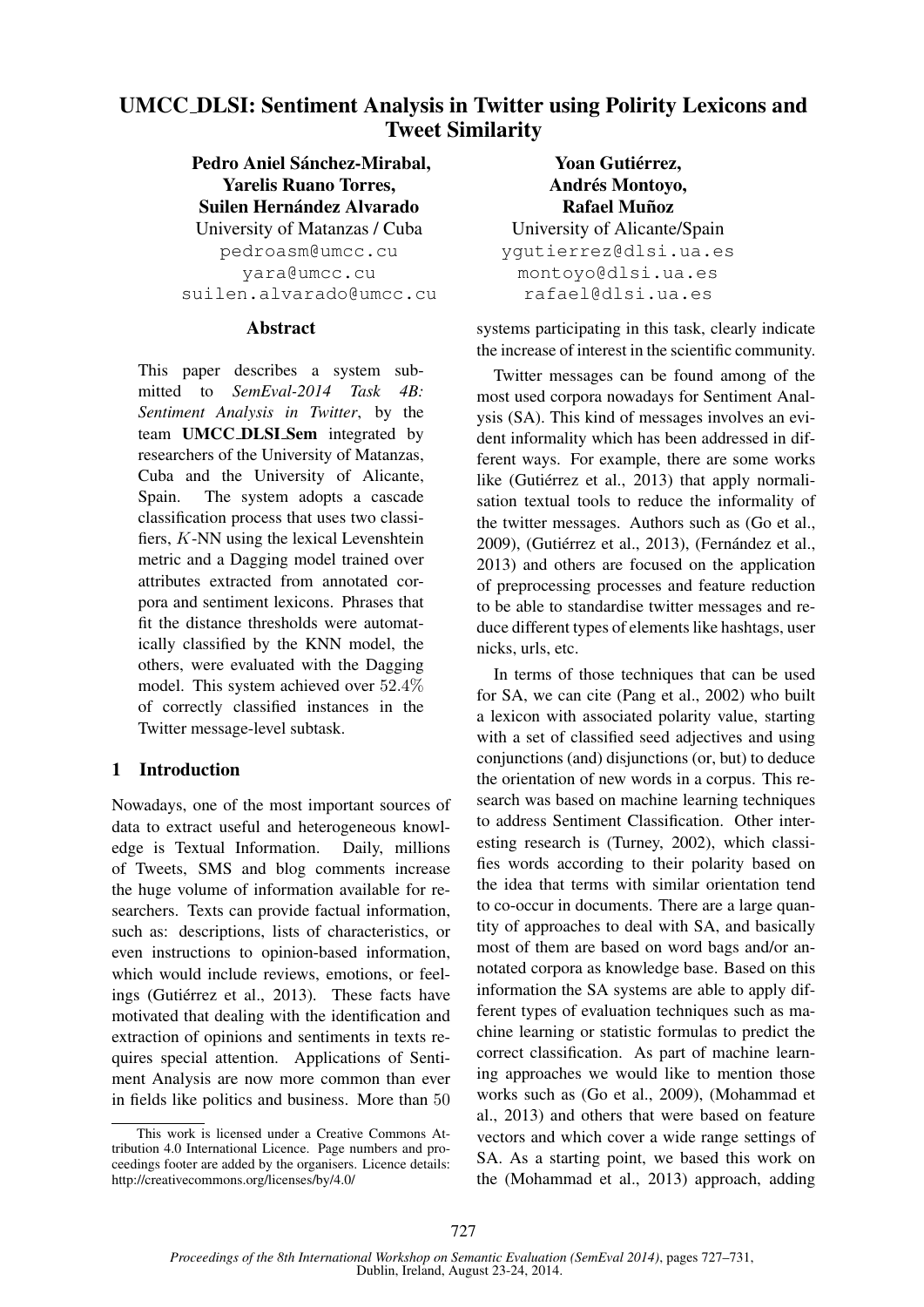new features extracted from the sentiment repositories Sentiment  $140^{-1}$  and NRC-Hashtag Sentiment (Mohammad and Turney, 2013).

The remainder of this paper is structured as follows: section 2 describes in detail the approach presented. In section 3 we explain the experiments we carried out. Finally in section 4 conclusions and future works are expounded.

#### 2 System Description

In this section we present our system in detail which is able to classify the polarity of tweets as positive, negative, or neutral.

The system is structured in two main stages. The first stage consists of classifying a given tweet. For that, we first recovered all the tweets from the training corpus that have a similarity value greater than a fixed threshold  $T$ . The second stage consists of classifying using the K-NN rule (Coomans and Massart, 1982), considering as  $K$  all tweets recovered. The process begins with  $T = 0.9$  decreasing it until  $T = 0.6$ . In section 3 we will explain how these values were determined.

As similarity metric we use the Levenshtein (Levenshtein, 1966) lexical distance. In case that we cannot find any tweet fulfilling the condition, the tweet polarity is assigned using a second classifier trained using Dagging which combines several Logistic classifiers set by WEKA as default.

#### 2.1 Preprocessing

The first step in our system is to pre-process all tweets. The following operations were applied in the given order.

- Replacing emoticons: Each emoticon is replaced by a word according to a lexicon of emoticons. The meanings of the emoticons were taken from http://en.wikipedia.org/wiki/ List of emoticons.
- Replacing acronyms: Each acronym is replaced by its meaning. The meanings of the acronyms were taken from http://www. acronymfinder.com/.
- Cleaning text: Remove not alphanumeric characters from the tweet.
- Replacing abbreviations: Each abbreviation is replaced by its respective words.

The abbreviations were taken from http://en.wikipedia.org/wiki/ Abbreviation.

- Lemmatising: Each word is replaced by its lemma. We use Freeling 3.0 (Padró and Stanilovsky, 2012) for this purpose. We only retain lemmas corresponding to adjectives, adverbs, interjections, nouns and verbs.
- Expanding contractions: Each contraction is replaced by its respective word. The contractions were taken from http:// www.softschools.com/language\_ arts/grammar/contractions/ contractions\_list/.

- Deleting punctuation marks.

- Deleting stop words. The stop words were taken from http://www.ranks. nl/stopwords.

#### 2.2 Recovering tweets from similarity

As it was explained before, in a first step we tried to classify tweets using the  $K-NN$  rule. To recover the  $K$  similar tweets we used the Levenshtein metric (Levenshtein, 1966). This measure allows to compute the similarity of two strings of symbols counting the minimum number of deletions, substitutions and insertions necessary to transform one string into another. In our case, each word in the string is considered as a symbol. In the future we plan to improve this metric using Levenshtein at word level and then at sentence level. This metric is known as DLED (Double Levenshteins Edit Distance) and will be taken from (Fernández et al., 2012).

#### 2.3 Features for Dagging classifier

We represented each tweet as a vector of features based in (Mohammad et al., 2013) plus other new ones. Also we used the lexicons Sentiment 140 and NRC-Hashtag Sentiment as it was defined by Mohammad.

Also two new lexicons, named NRC Emotion Lexicon 1.0 and NRC Emotion Lexicon 2.0 were derived from the NRC Emotion Lexicon (Mohammad and Turney, 2013). In the first case we associated to each word just the values in the columns *positive* and *negative* of NRC Emotion

<sup>&</sup>lt;sup>1</sup>http://cs.stanford.edu/people/alecmgo/trainingandtestdata.zip**Lexicon**, thus, no sentiment score was computed.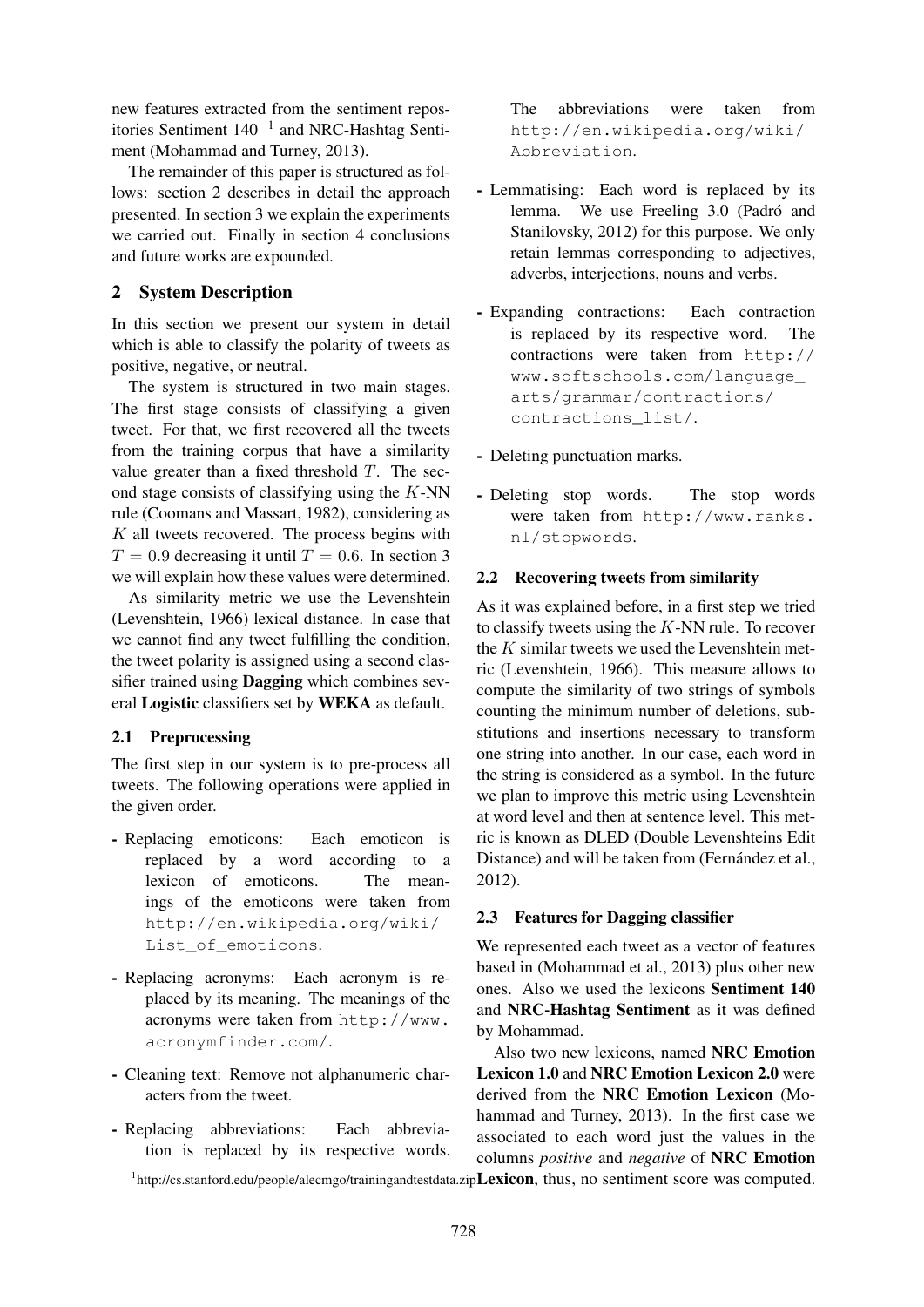For the second lexicon, the *positive* score was calculated as the sum of the values for the classifications *positive*, *anticipation*, *joy*, *surprise* and *trust*. On the other hand, the negative score was computed as the sum of the values for the classifications *negative*, *anger*, *disgust*, *fear*, *sadness* and *trust*.

In each case we computed the following attributes:

- Pos: Sum of the positive scores of each token in the tweet over the number of tokens in the tweet.
- Neg: Sum of the negative scores of each token in the tweet over the number of tokens in the tweet.
- PercentPos:  $\frac{100*Pos}{Pos+Neg}$
- MissNGram: Percent of tokens in the tweet that were not found in the lexicon.

For the Sentiment 140 and NRC-Hashtag Sentiment lexicons we also computed the feature:

- SSE: Sum of the sentiment score of each token in the tweet over the number of tokens in the tweet.

Based on the information involved into Sentiment 140 and NRC-Hashtag Sentiment lexicons, unigrams, bigrams and pairs were tokenised involving any non-contiguous combination of the previous n-grams. With respect to the pairs extraction were considered the following possibilities: unigram-unigram, unigram-bigram and bigrambigram. Similar to (Mohammad et al., 2013) different set of attributes were generated for each type of token. As result an initial set of 50 attributes were obtained.

In the case of the new lexicons (NRC Emotion Lexicon 1.0 and NRC Emotion Lexicon 2.0), only unigrams were considered. Moreover, the feature SSE was not computed. So, another 8 features were taken into account with respect to these lexicons.

Finally we computed:

- NCL: Percent of tokens in capital letters.
- NoE: Number of emoticons in the tweet.
- NoA: Number of acronyms in the tweet.

In general the system works with a total of 61 attributes.

#### 2.4 Classifier Design

As training set, we joined the preprocessed tweets from both the *train* and *development* sets provided by the Task9B of Semeval-2014. The Dagging classifier was trained using this set with the following parameters -F 15 -S 1 -W weka.classifiers.functions.Logistic – -R 1.0E-8 - M -1 using a 10 fold cross-validation as evaluation method.

#### 3 Experiments

The experiments were evaluated over the training dataset provided by Task 9: Sentiment Analysis in Twitter, subtask B. Based on the explanation provided in section 2 according to the initialisation of the threshold  $T$  to ensure that the  $K$  similar tweets are in fact similar enough, we carried out an experiment for different values of  $T$ . These experiments refer an analysis to know how the variation of T affects the classification results.

| т   | % CCI |
|-----|-------|
| 0.9 | 86.7  |
| 0.8 | 83.3  |
| 0.7 | 74.1  |
| 0.6 | 67.2  |
| 0.5 | 61.1  |
| 0.4 | 55.0  |
| 0.3 | 56.0  |

Table 1: Results of the  $K$ -NN classifier using Levenshtein metric.

| т   | % CCI |
|-----|-------|
| 0.9 | 81.2  |
| 0.8 | 83.3  |
| 0.7 | 74.1  |
| 0.6 | 66.7  |
| 0.5 | 63.1  |
| 0.4 | 60.6  |
| 0.3 | 54.2  |
|     |       |

Table 2: Results of the  $K-NN$  classifier using Matching Coefficient metric.

The first stage of the system was applied to compute the number of instances which have at least one instance with a similarity value greater than  $T$ . We computed the percent of instances correctly classified ( $\%CCI$ ). Table 1 shows the behaviour of the system when  $T$  changes. Table 2 shows the results of the  $K-NN$  classifier using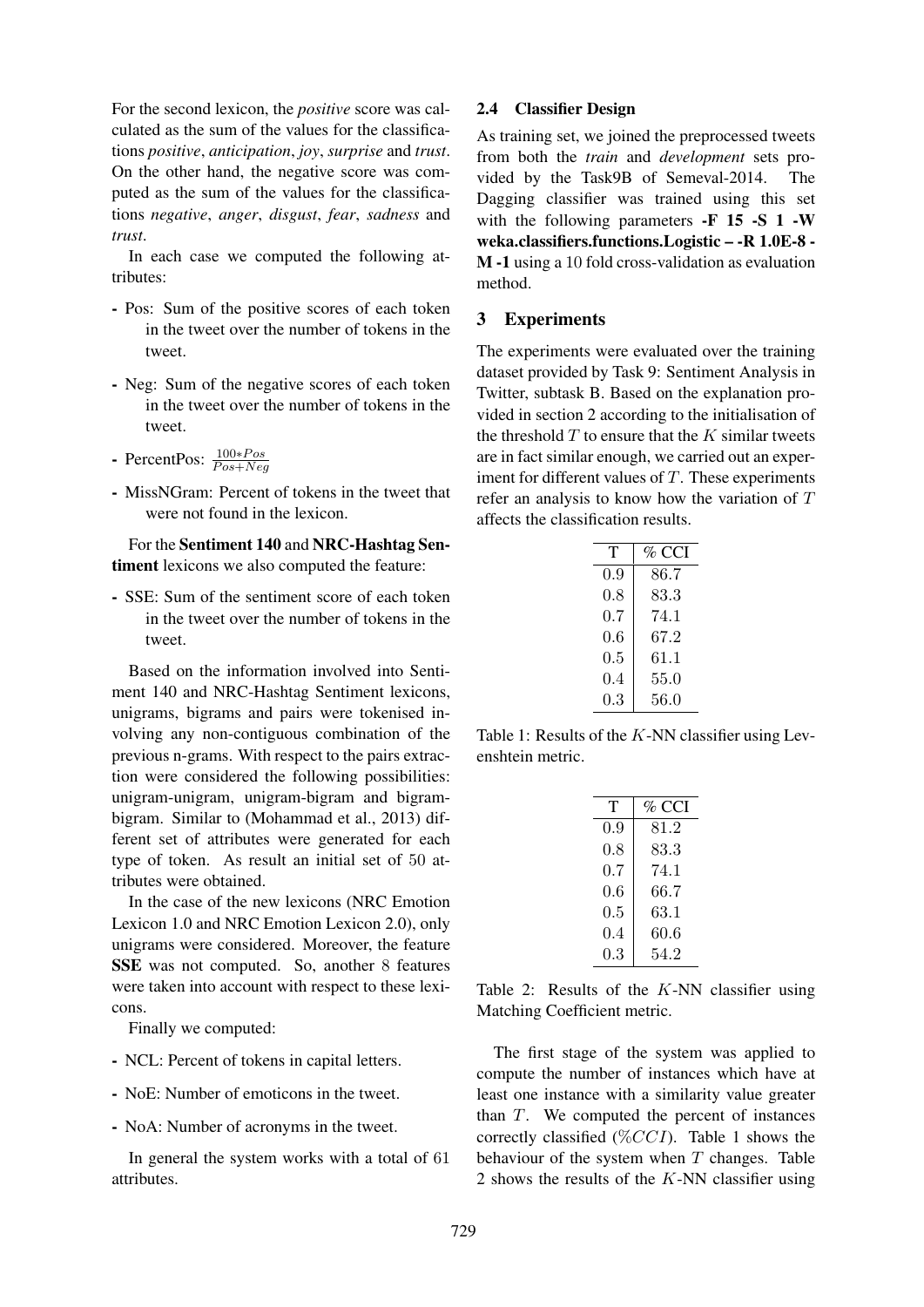| System               | LiveJournal2014 | SMS2013 | Twitter2013 | Twitter2014 | Twitter2014Sarcasm |
|----------------------|-----------------|---------|-------------|-------------|--------------------|
| Best result          | 74.8            | 70.3    | 72.1        | 71.0        | 58.2               |
| Average result       | 63.5            | 55.6    | 59.8        | 60.6        | 45.4               |
| <b>UMCC-DLSI-Sem</b> | 53.1            | 50.0    | 52.0        | 55.4        | 42.8               |
| Worse result         | 29.3            | 24.6    | 34.2        | 33.0        | 29.0               |

Table 3: Results in the SemEval-2014 Task 4B.

Matching Coefficient metric (http://www. coli.uni-saarland.de/courses/LT1/ 2011/slides/stringmetrics.pdf).

This metric counts the quantity of matched symbols (words in this case) between two sentences.

Furthermore, we repeated this experiment using the Matching Coefficient similarity metric to better tunning the algorithm and to evaluate if the results behave in a similar way when  $T$  changes. In both cases, we use the implementation provided in the SimMetrics library.

As those results shows, when  $T$  decrease the accuracy decrease too. In practice, for the values of T lower than 0.6 the results are worse than  $61.4\%$ using the Dagging classifier in the 10 fold crossvalidation. For that reason, as was mentioned in 2, we only tried to apply the first stage for values of  $T \geq 0.6$  .

We evaluated our system in the challenge Task 4B: Sentiment Analysis in Twitter, using the provided training and test data of this challenge. Based on the classifier obtained in the training process we tested our system over the test dataset achieving values of  $\%CCI$  up to 55.4. Table 3 show detailed results for each of the 5 different sources.

### 4 Conclusions and Future Works

Our system was based on an approach that follows two stages to classify the polarity of tweets. Regardless the fact that our system behaves worse than the average, we consider that the approach is suitable to deal with SA, since our results are close to the average. As future works we will study other approaches in order to encourage further developments of this proposal. Several issues could be adjusted, for example, other distances should be tested and evaluated such as DLED (Double Levenshteins Edit Distance) (Fernández et al., 2012). Also, features that encode information about the presence of negation and opposition words could be very useful.

#### Acknowledgements

This research work has been partially funded by the University of Alicante, Generalitat Valenciana, Spanish Government and the European Commission through the projects, "Tratamiento inteligente de la informacin para la ayuda a la toma de decisiones" (GRE12-44), ATTOS (TIN2012- 38536-C03-03), LEGOLANG (TIN2012-31224), SAM (FP7-611312), FIRST (FP7-287607) and ACOMP/2013/067.

#### References

- D. Coomans and D.L. Massart. 1982. Alternative knearest neighbour rules in supervised pattern recognition : Part 1. k-nearest neighbour classification by using alternative voting rules. *Analytica Chimica Acta*, 136(0):15–27.
- Antonio Fernández, Yoan Gutiérrez, Héctor Dávila, Alexander Chávez, Andy González, Rainel Estrada, Yenier Castañeda, Sonia Vázquez, Andrés Montoyo, and Rafael Muñoz. 2012. Umcc\_dlsi: Multidimensional lexical-semantic textual similarity. In *\*SEM 2012: The First Joint Conference on Lexical and Computational Semantics – Volume 1: Proceedings of the main conference and the shared task, and Volume 2: Proceedings of the Sixth International Workshop on Semantic Evaluation (SemEval 2012)*, pages 608–616, Montréal, Canada, 7-8 June. Association for Computational Linguistics.
- Javi Fernández, Yoan Gutiérrez, José M Gómez, Patricio Martinez-Barco, Andrés Montoyo, and Rafael Munoz. 2013. Sentiment analysis of spanish tweets using a ranking algorithm and skipgrams. *Proc. of the TASS workshop at SEPLN 2013. IV Congreso Espanol de Inform ˜ atica ´* , pages 17–20.
- Alec Go, Richa Bhayani, and Lei Huang. 2009. Twitter sentiment classification using distant supervision. *Processing*, pages 1–6.
- Yoan Gutiérrez, Andy González, Roger Pérez, José I. Abreu, Antonio Fernández Orquín, Alejandro Mosquera, Andrés Montoyo, Rafael Muñoz, and Franc Camara. 2013. Umcc dlsi-(sa): Using a ranking algorithm and informal features to solve sentiment analysis in twitter. In *Second Joint Conference on Lexical and Computational Semantics (\*SEM), Volume 2: Proceedings of the Seventh International*